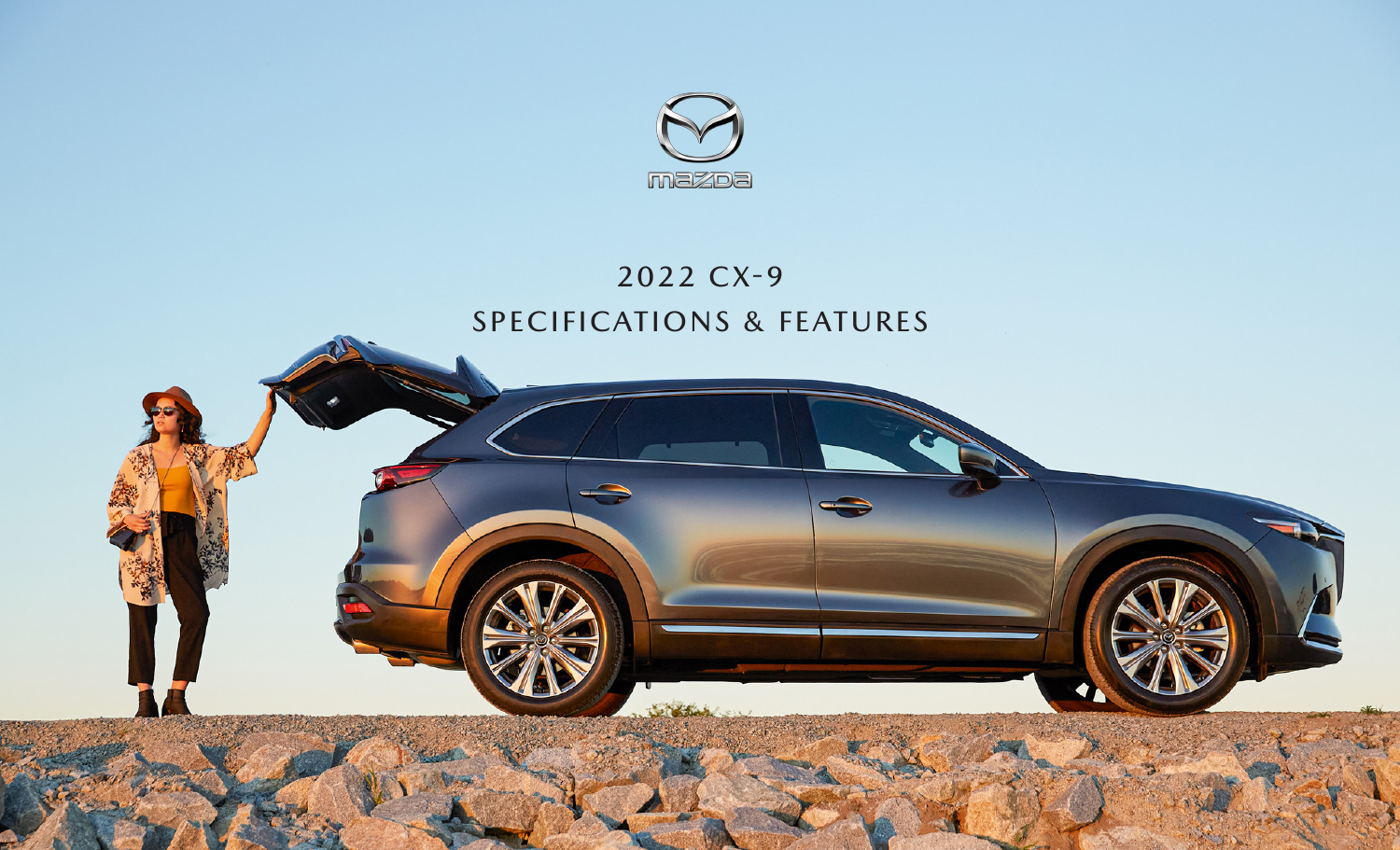| <b>TRIM</b>      | <b>TRANSMISSION</b>                                                                            | <b>DRIVE</b> | <b>ENGINE</b>                                    | <b>DESCRIPTION</b> |
|------------------|------------------------------------------------------------------------------------------------|--------------|--------------------------------------------------|--------------------|
| GS               | Skyactiv-Drive 6-speed automatic transmission                                                  | AWD          | Skyactiv-G 2.5 T Turbo                           |                    |
| $GS-L$           | Skyactiv-Drive 6-speed automatic transmission<br>Skyactiv-Drive 6-speed automatic transmission | AWD<br>AWD   | Skyactiv-G 2.5 T Turbo<br>Skyactiv-G 2.5 T Turbo | Captain's Chairs   |
| <b>GT</b>        | Skyactiv-Drive 6-speed automatic transmission<br>Skyactiv-Drive 6-speed automatic transmission | AWD<br>AWD   | Skyactiv-G 2.5 T Turbo<br>Skyactiv-G 2.5 T Turbo | Captain's Chairs   |
| <b>KURO</b>      | Skyactiv-Drive 6-speed automatic transmission                                                  | AWD          | Skyactiv-G 2.5 T Turbo                           |                    |
| <b>SIGNATURE</b> | Skyactiv-Drive 6-speed automatic transmission                                                  | AWD          | Skyactiv-G 2.5 T Turbo                           |                    |

\*T = Dynamic Pressure Turbo

# **OPTIONS**

**AVAILABLE ON**

| Captain's Chairs Package (6-seat capacity)                                | $GS-L/GT$              |
|---------------------------------------------------------------------------|------------------------|
| Snowflake White Pearl                                                     | $GS/GS-L/GT/Signature$ |
| Polymetal Grey Metallic                                                   | $GS-L/GT/Kuro$         |
| Machine Grey Metallic                                                     | $GS-L/GT/Signature$    |
| Soul Red Crystal Metallic                                                 | $GS-L/GT/Signature$    |
| Sand Leather interior (available with select exterior colours only)       | $GS-L/GT$              |
| Pure White Leather interior (available with select exterior colours only) | Signature              |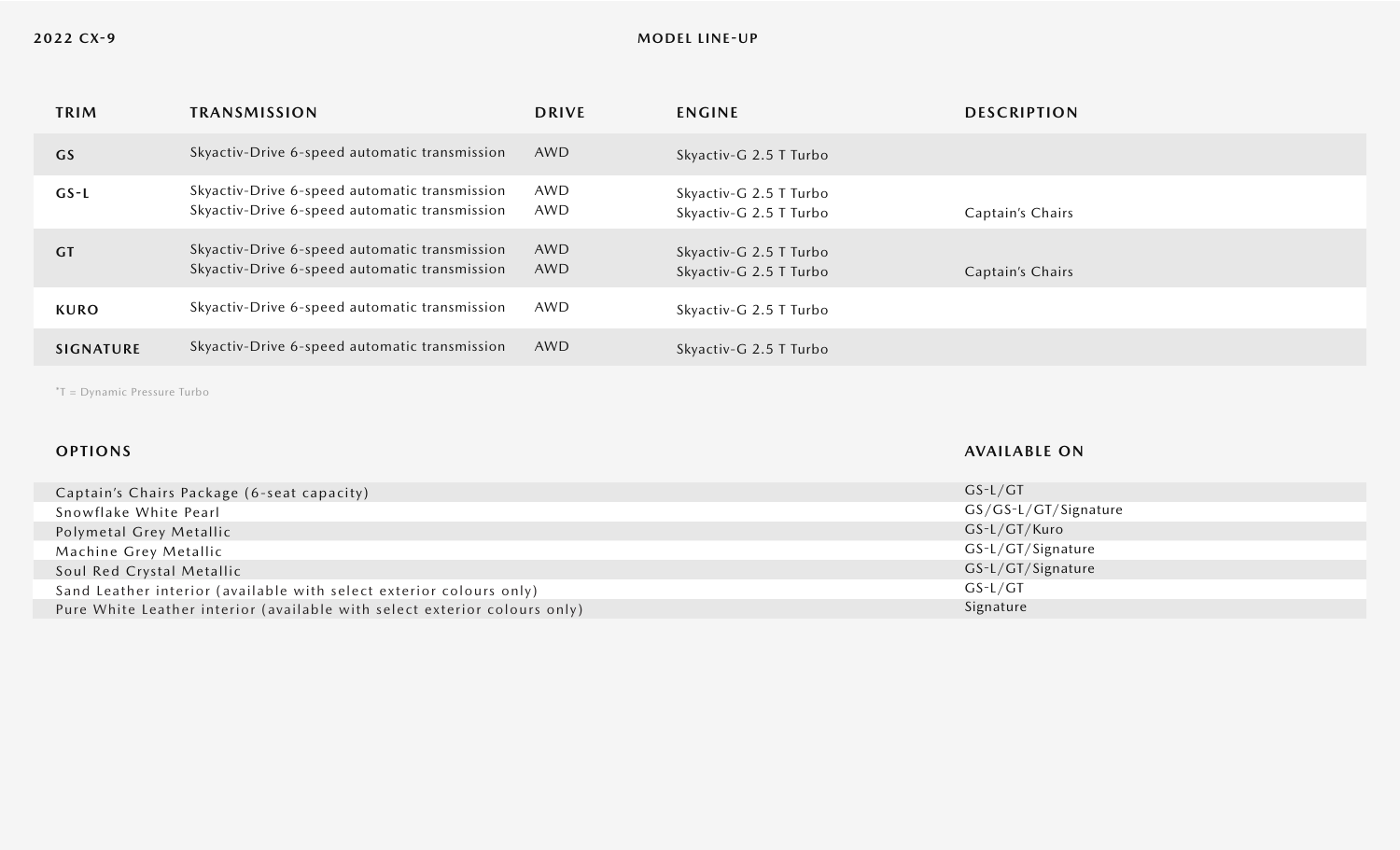# **ENGINE**

#### **TYPE SKYACTIV-G 2.5 T 4-CYLINDER WITH DYNAMIC PRESSURE TURBO (DPT)**

**VALVE TRAIN # OF CYLINDERS / CONFIGURATION DISPLACEMENT BORE AND STROKE COMPRESSION RATIO HORSEPOWER SAE NET**

**TORQUE SAE NET LB-FT**

**RECOMMENDED FUEL**

DOHC 16-valve 4/in-line 2,488 cc 89.0 x 100.0 mm 10.5: 1

250 @ 5,000 rpm (with 93 octane fuel) 227 @ 5,000 rpm (with 87 octane fuel) 320 @ 2,500 rpm (with 93 octane fuel) 310 @ 2,000 rpm (with 87 octane fuel) Direct injection Regular (unleaded) Tier3-Bin70

# **CHASSIS**

**FUEL SYSTEM**

**EMISSIONS**

| <b>FRONT SUSPENSION</b> | Independent, McPherson strut with coil springs and stabilizer bar |
|-------------------------|-------------------------------------------------------------------|
| <b>REAR SUSPENSION</b>  | Independent, Multi-link with coil springs and stabilizer bar      |
| <b>STEERING</b>         | Rack-and-pinion with engine-rpm-sensing variable power assist     |

# **BRAKES**

# **SKYACTIV-G 2.5 T 4-CYLINDER WITH DYNAMIC PRESSURE TURBO (DPT)**

| Power-assisted with dual diagonal hydraulic circuits | $\Lambda$ |  |
|------------------------------------------------------|-----------|--|
| Anti-lock Braking System (ABS) with Electronic       |           |  |
| Brake Force Distribution (EBFD)                      |           |  |
| 320 mm ventilated front discs                        | X         |  |
| 325 mm solid rear discs                              |           |  |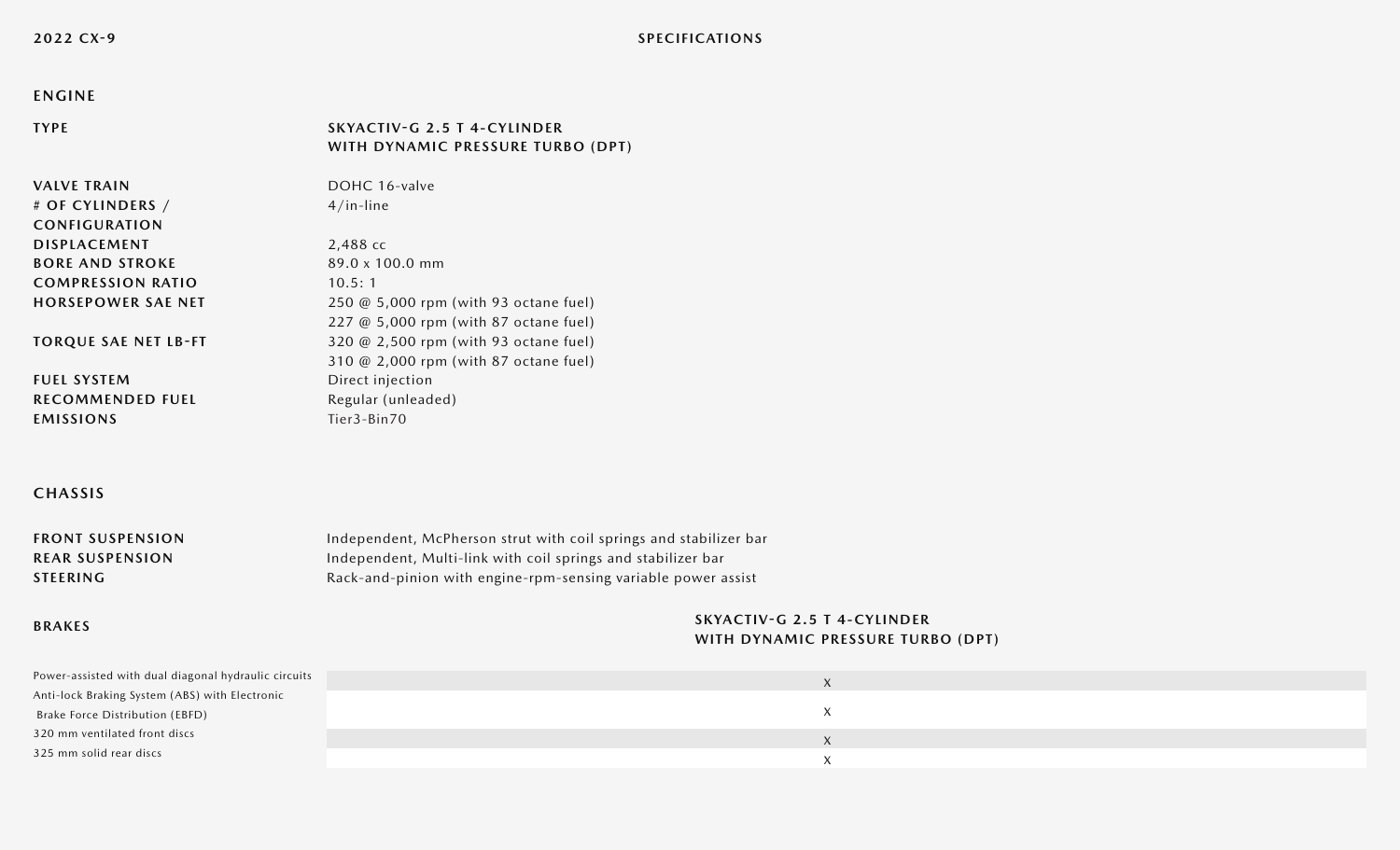**2022 CX-9**

# **EXTERNAL DIMENSIONS (MM)**

| WHEELBASE             | 2,930                                     |
|-----------------------|-------------------------------------------|
| TRACK (FR/RR)         | 1,659/1,656                               |
| <b>OVERALL LENGTH</b> | 5,065 (with licence plate holder)         |
| <b>OVERALL WIDTH</b>  | 1.999                                     |
|                       | 2,207 (mirror to mirror)                  |
| <b>OVERALL HEIGHT</b> | 1,716 without shark fin antenna (unladen) |
|                       | 1,753 with shark fin antenna (unladen)    |

# **INTERNAL DIMENSIONS (MM UNLESS OTHERWISE STATED)**

| HEADROOM (FR/RR1/RR2)             | 998/978/899 (without moonroof) |
|-----------------------------------|--------------------------------|
|                                   | 1,019/978/899 (with moonroof)  |
| LEGROOM (FR/RR1/RR2)              | 1,041/1,001/754                |
| HIPROOM (FR/RR1/RR2)              | 1,440/1,458/1,019              |
| <b>SHOULDER ROOM (FR/RR1/RR2)</b> | 1,471/1,476/1,349              |

**SEATING CAPACITY** 7 (on GS, GS-L and GT) 6 (on GS-L and GT with Captain's Chairs/Kuro/Signature)

#### **CARGO VOLUME (SAE)** 2,017 L (behind front seats) 1,082 L (behind middle seats) 407 L (behind rear seats)

# **FUEL ECONOMY RATINGS**

| (L/100KM)      | <b>AWD</b> |
|----------------|------------|
| <b>CITY</b>    | 11.6       |
| <b>HIGHWAY</b> | 9.0        |

**TOWING CAPACITY** 1,588 kg (3,500 lb)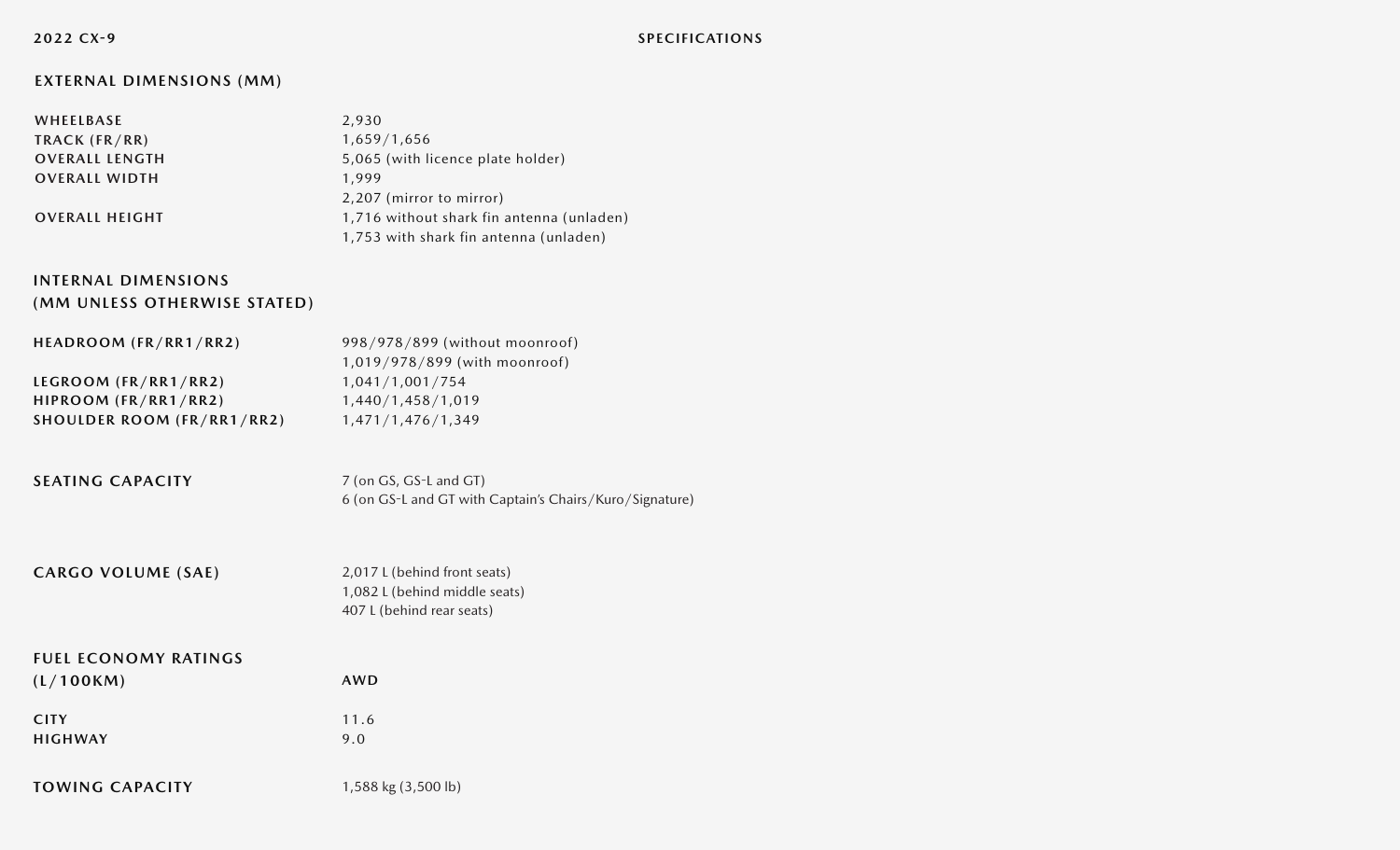# **GS**

# **ENGINE AND MECHANICAL**

Skyactiv-G 2.5 T 4-cylinder turbo engine Dynamic Pressure Turbo (DPT) Horsepower = 227 (250 using premium grade fuel) Torque = 310 (320 using premium grade fuel) Skyactiv-Drive 6-speed automatic transmission with manual shift mode and drive selection switch i-Activ AWD Off-Road Traction Assist G-Vectoring Control Plus (GVC Plus)

### **SUSPENSION AND BRAKES**

Power-assisted four-wheel disc brakes Anti-lock Brake System (ABS) with Electronic Brake Force Distribution (EBFD) Front suspension: Independent, MacPherson strut with coil springs and stabilizer bar Rear suspension: Independent, multi-link with coil springs and stabilizer bar Rack-and-pinion steering with engine-speed sensing variable power assist

### **EXTERIOR**

#### LED headlights

LED daytime running lights LED rear combination tail lights Automatic on/off headlights Automatic headlight levelling Body-coloured door handles Body-coloured rear roof spoiler High-mount stop light Manually foldable door mirrors Body-coloured, heated, power exterior mirrors with integrated side turn signal indicators Exterior B and C pillar garnish in black Satin-finish front grille inserts Variable intermittent rain-sensing windshield wipers Intermittent rear wipers Rear window defroster Dual chrome exhaust tailpipe finishers Privacy glass on rear door glass, quarter glass and rear gate glass Noise-isolating windshield AWD badge on liftgate Noise-isolating glass (driver's and front passenger's windows) Green tint glass with UV shield

#### **TIRES AND WHEELS**

18-inch dark grey, high-lustre metallic alloy wheels 255/60R18 tires Tire Pressure Monitoring System (TPMS) - direct type Temporary spare tire

#### **STORAGE**

Overhead console with sunglasses holder Front centre console with armrest and storage Dual front cup holders in 1st row centre console Dual 2nd row cup holders in 2nd row centre console Four 3rd row cup holders (2 in each quarter trim panel) Side door storage pockets with bottle holders Concealed luggage compartment storage box

#### **SAFETY AND SECURITY**

Smart City Brake Support Front (SCBS-F) Advanced Blind Spot Monitoring (ABSM) Rear Cross Traffic Alert (RCTA) Mazda Radar Cruise Control with Stop & Go function \ (MRCC with Stop & Go function) Smart Brake Support Front (SBS-F) Pedestrian Detection (forward sensing) Distance Recognition Support System (DRSS) Forward Sensing Warning (FOW) Lane-keep Assist System (LAS) Lane Departure Warning System (LDWS) High Beam Control system (HBC) Rearview camera (wide angle) Dynamic Stability Control (DSC) Traction Control System (TCS) Trailer Stability Assist (TSA) Roll-Over Stability Control (RSC) Hill Launch Assist (HLA) Dual front and side airbags and dual side air curtains Roll-over sensor for air curtains Front seat belt ELR pretensioners Child-safety rear door locks Integrated rear child safety-seat lower anchors and upper tethers 3-point safety belts for all occupants Height-adjustable front and rear seat head restraints Height-adjustable front seat belts Front active head restraints

Engine immobilizer theft-deterrent system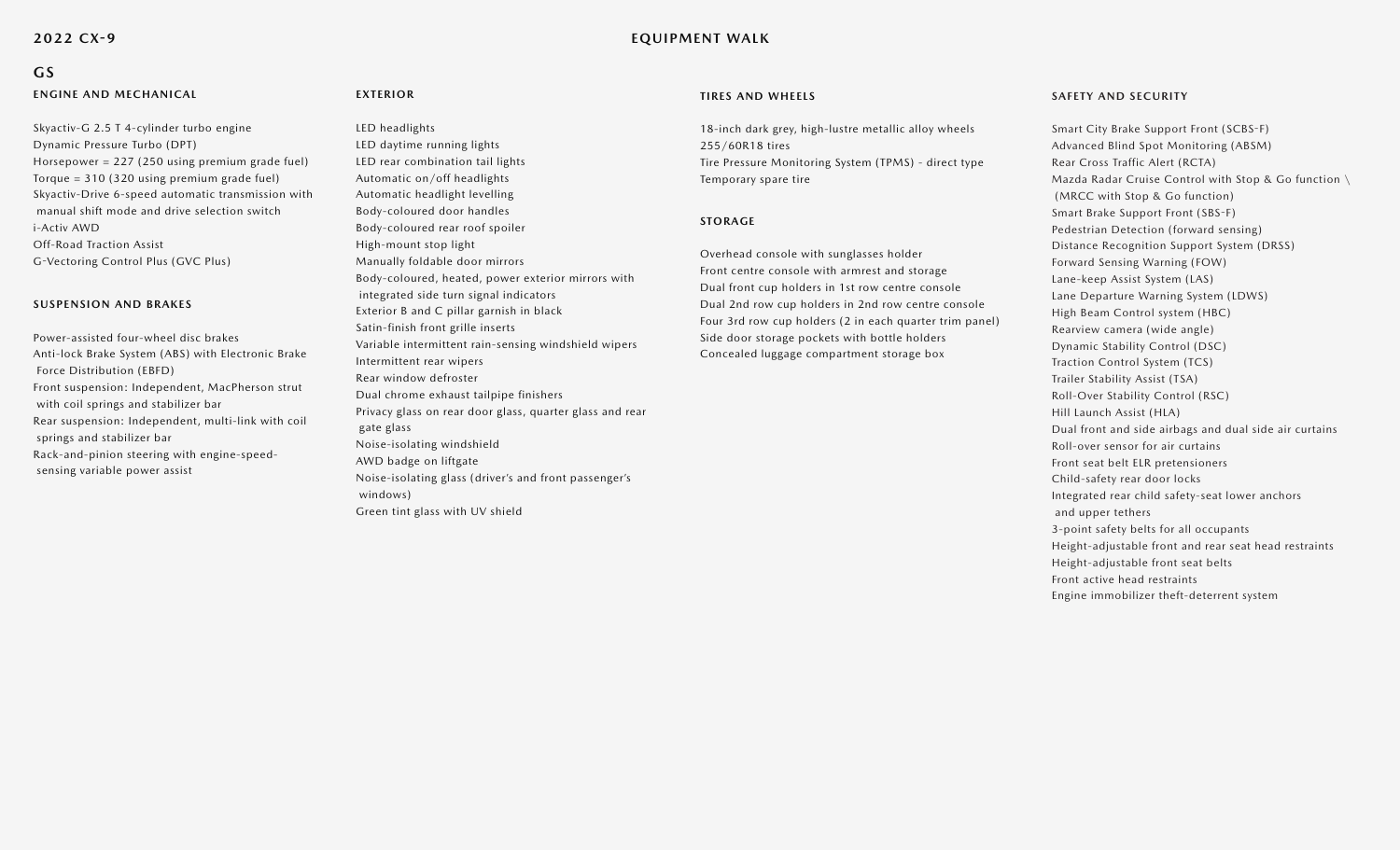### **2022 CX-9**

# **EQUIPMENT WALK**

# **GS CONT'D**

12-volt power outlet (2)

# **INTERIOR: COMFORT & CONVENIENCE**

# 3-zone automatic climate control Rear air conditioning display Rear heater ducts Push Button Start Electronic Parking Brake (EPB) with auto-hold function Cruise control with steering-wheel-mounted controls Tilt and telescopic steering wheel Power windows with front and rear one-touch up and down Illuminated window switches Keyless entry (vehicle access and lock via key fob buttons) Day/night rearview mirror Speed-sensing power door locks Driver's and passenger's sunvisors with covered vanity mirrors and extensions Rear centre armrest Illuminated entry Front door courtesy lamp Room lamp Cargo area light Remote fuel door release

#### **INTERIOR: SEAT & INTERIOR TRIM**

7-seat capacity

Premium cloth upholstery Leather-wrapped steering wheel Leather-wrapped shift knob Heated front seats (three settings) 8-way power driver's seat (includes power lumbar support) 4-way manually adjustable front passenger's seat 60/40-split folding 2nd row seatback and 50/50-split folding 3rd row seatback Reclining and sliding second row seats Custom-fitted floor mats with CX-9 embroidery Satin chrome inner door handles (front and rear) Painted dash strip trim Piano black painted centre panel Piano black painted door switch panel Driver's and passenger's single seatback pockets Gunmetal side louvre bezel Black-plated power seat switches

#### **INTERIOR: AUDIO & CONNECTIVITY**

10.25-inch full-colour centre display Mazda Connect Infotainment system Mazda Connected Services<sup>1</sup> AM/FM/HD radio with 6 speakers Apple CarPlay™ Android Auto™ 2 USB ports and auxiliary audio input Steering-wheel-mounted Bluetooth® and audio controls Bluetooth® with Audio Profile Navigation-ready (requires navigation SD card accessory)2 SMS text message functionality

#### **INSTRUMENTATION**

Trip computer Tachometer Exterior temperature gauge Gauge illumination dimming control Warning lights for low windshield washer fluid level, low fuel level, door ajar, check engine, oil pressure, parking brake, high beam and safety belts Colour Multi-information Display (MID)

<sup>1</sup> Connected vehicle service is available for a 2-year trial period from your vehicle's in-service date; a paid subscription is required upon expiry of the trial period. Requires MyMazda App (on a compatible smartphone), a working vehicle electrical system (including battery), wireless coverage and GPS satellite signal. Services, connectivity and capabilities vary by conditions as well as geographical and technical restrictions. See mazda. for details. Services may include: Remote Services [remote engine start/stop, remote lock/unlock, remote hazard lights]; Vehicle Status [vehicle status alert]; Navigation Services [vehicle finder, send to car<sup>2</sup>]; Vehicle Connected Services [vehicle health report, online update,push notifications, malfunction notification]; Mazda Road Side Assistance.

 $2$  To use the navigation system, the SD card containing the map information needs to be inserted in the SD card slot.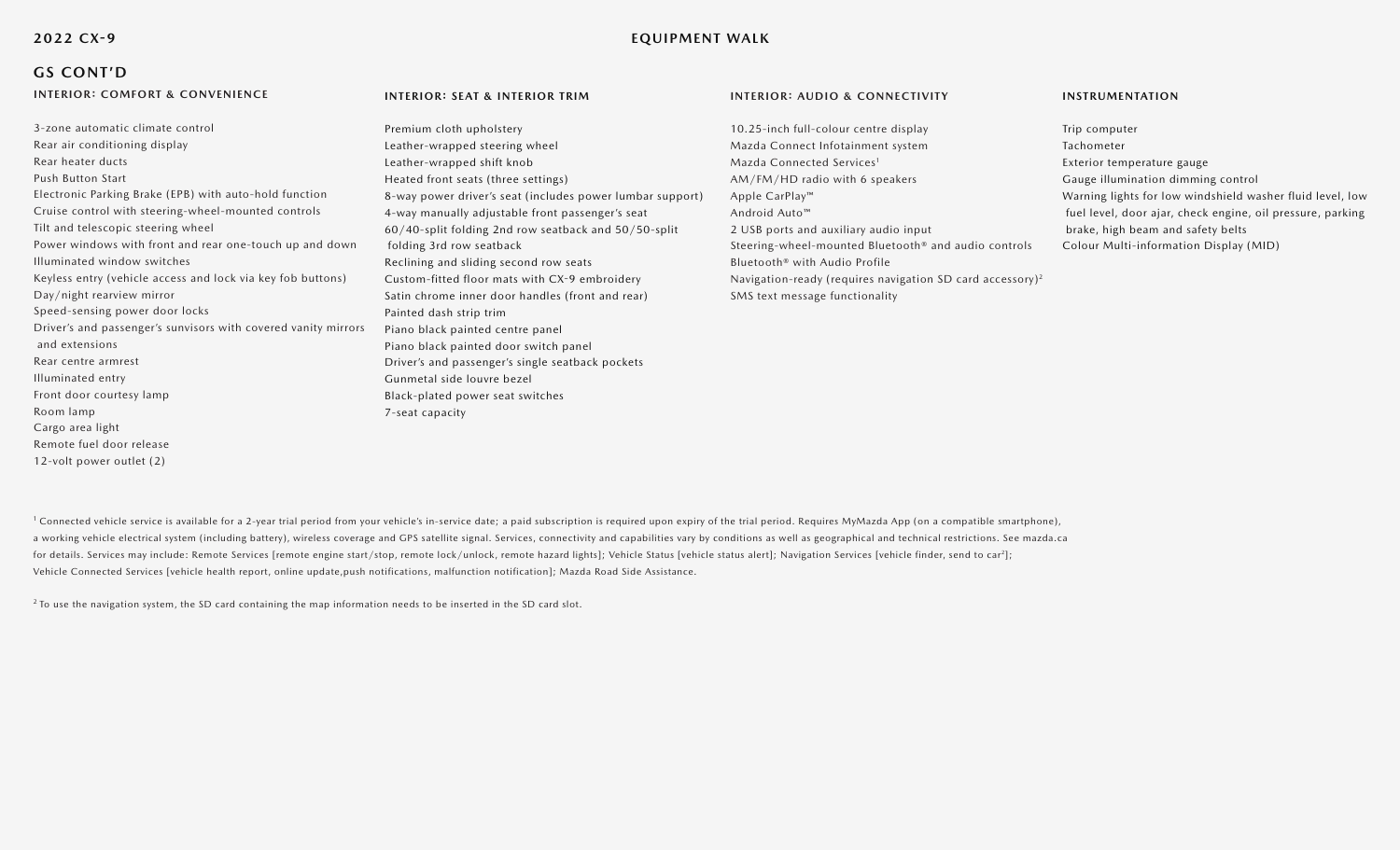# **GS-L**

**INCLUDES THE FOLLOWING FEATURES IN ADDITION TO OR IN PLACE OF CX-9 GS:**

| <b>ENGINE AND MECHANICAL</b>                                                                                                             | <b>INTERIOR: AUDIO &amp; CONNECTIVITY</b>                                                                                                         | <b>INTERIOR: SEAT &amp; INTERIOR TRIM</b>                                                                                                                   |
|------------------------------------------------------------------------------------------------------------------------------------------|---------------------------------------------------------------------------------------------------------------------------------------------------|-------------------------------------------------------------------------------------------------------------------------------------------------------------|
| Paddle shifters                                                                                                                          | 2 additional USB ports in rear armrest                                                                                                            | Leather-trimmed upholstery                                                                                                                                  |
| <b>TIRES AND WHEELS</b>                                                                                                                  | Wireless phone charger (Qi)                                                                                                                       | 10-way power driver's seat (includes power lumbar support)<br>4-way power passenger's seat<br>Heated second row seats (outboard seats only; three settings) |
| 20-inch silver metallic alloy wheels<br>255/50R20 tires                                                                                  | <b>INTERIOR: COMFORT &amp; CONVENIENCE</b>                                                                                                        | Heated steering wheel<br>Driver's and passenger's double seatback pockets<br>Glove box with soft-touch lining                                               |
| <b>EXTERIOR</b>                                                                                                                          | Rear centre armrest with integrated storage<br>Auto-dimming rearview mirror<br>Driver's and passenger's sunvisors with illuminated covered vanity | One-touch switch for power-operated 3rd row ingress/egress                                                                                                  |
| Height-adjustable power rear liftgate<br>Power-operated glass moonroof with interior sunshade,<br>tilt-up ventilation and one-touch open | mirrors and extensions<br>Advanced keyless entry (vehicle access and lock via key fob proximity)<br>Satin chrome ring detail on Push Button Start |                                                                                                                                                             |
| LED fog lights<br>Exterior B and C pillar garnish in piano black<br>Front wiper de-icer                                                  |                                                                                                                                                   |                                                                                                                                                             |

# **GS-L OPTION**

### **CAPTAIN'S CHAIRS PACKAGE\***

| Second-row Captain's chairs | 6-seat capacity                                              |
|-----------------------------|--------------------------------------------------------------|
| Heated second-row seats     | *Deletes one-touch switch for power third-row ingress/egress |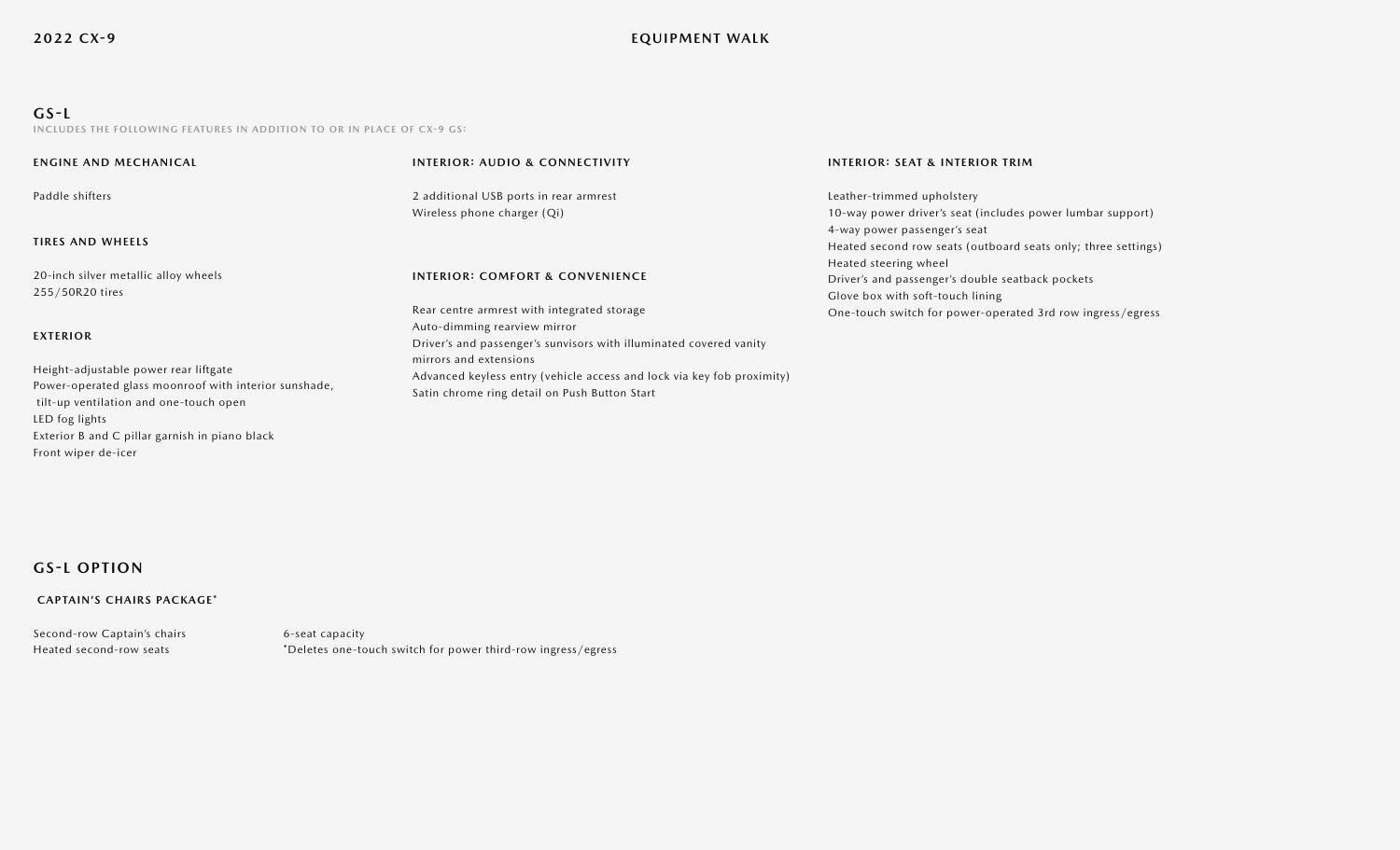# **EQUIPMENT WALK**

**GT INCLUDES THE FOLLOWING FEATURES IN ADDITION TO OR IN PLACE OF CX-9 GS-L:**

#### **SAFETY AND SECURITY**

#### **INTERIOR: AUDIO & CONNECTIVITY**

360° View Monitor Front and rear parking sensors Windshield-projected colour Active Driving Display (ADD) Traffic Sign Recognition System (TSR) Adaptive Front-lighting System (AFS) Smart City Brake Support Rear (SCBS-R) Driver Attention Alert (DAA)

#### **EXTERIOR**

Hands-free, height-adjustable power rear liftgate Bright-finish lower body trim LED front and rear signature lighting LED licence plate Power folding exterior mirrors (automatic operation)

Bose premium sound system with AM/FM/HD Radio 12-Bose speakers with Centerpoint 2 Surround Technology and AudioPilot 2 Noise Compensation Technology, including 9 channels of customized equalization and SurroundStage Signal Processing Navigation system SiriusXM® Satellite Radio (includes complimentary 3-month trial subscription) SiriusXM Traffic Plus and Travel Link® services (includes complimentary 5-year subscription) (Current information for; Traffic, weather, sport scores and fuel prices) 2 additional USB ports in the 3rd row

#### **INTERIOR: COMFORT & CONVENIENCE**

HomeLink® wireless control system Retractable rear door sunshades Bright ring detail on centre console cup holders

#### **INTERIOR: SEAT & TRIM**

Ventilated front seats (three settings) 8-way power front passenger's seat (includes power lumbar support) Driver's seat memory function (2 memory settings) LED illumination for overhead console Black interior roof lining Aluminum upper door panel trim Aluminum dash strip trim Satin chrome-plated power seat switches All-door LED courtesy lamp LED illumination for front door pull handle and power window switches LED room lamp Veiled Grey painted door switch panel Veiled Grey painted centre console panel Satin chrome-plated glove box lever One-touch switch for power-operated 3rd row ingress/egress Bright finish on side louvre bezel

#### **INSTRUMENTATION**

Meter-set with 7-inch LCD display

# **GT OPTION**

#### **CAPTAIN'S CHAIRS PACKAGE\***

Second-row Captain's chairs 6-seat capacity Heated second-row seats \*Deletes one-touch switch for power third-row ingress/egress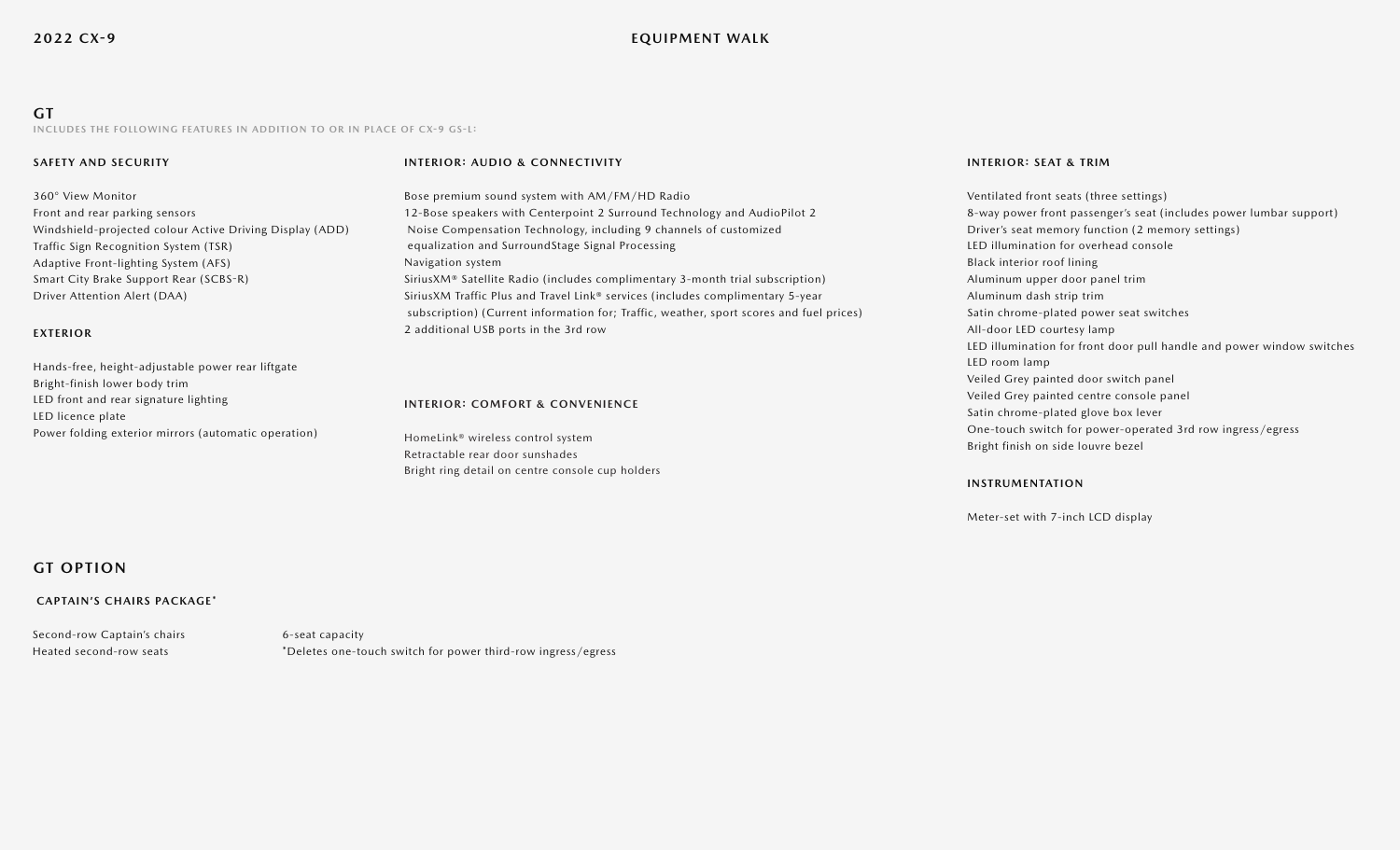# **KURO**

**INCLUDES THE FOLLOWING FEATURES IN ADDITION TO OR IN PLACE OF CX-9 GT WITH CAPTAIN'S CHAIRS PACKAGE:**

#### **EXTERIOR**

Gloss black front grille inserts Exterior mirrors in Jet Black Mica Exterior colours: Polymetal Grey Metallic and Jet Black Mica

#### **TIRES & WHEELS**

20-inch black metallic alloy wheels 255/50R20 tires

#### **INTERIOR: SEAT & INTERIOR TRIM**

Garnet Red leather-trimmed upholstery Red stitching on steering wheel Veiled Grey painted centre console panel with red stitching Black metallic upper door panel trim Black metallic dash strip trim Black metallic side louvre bezel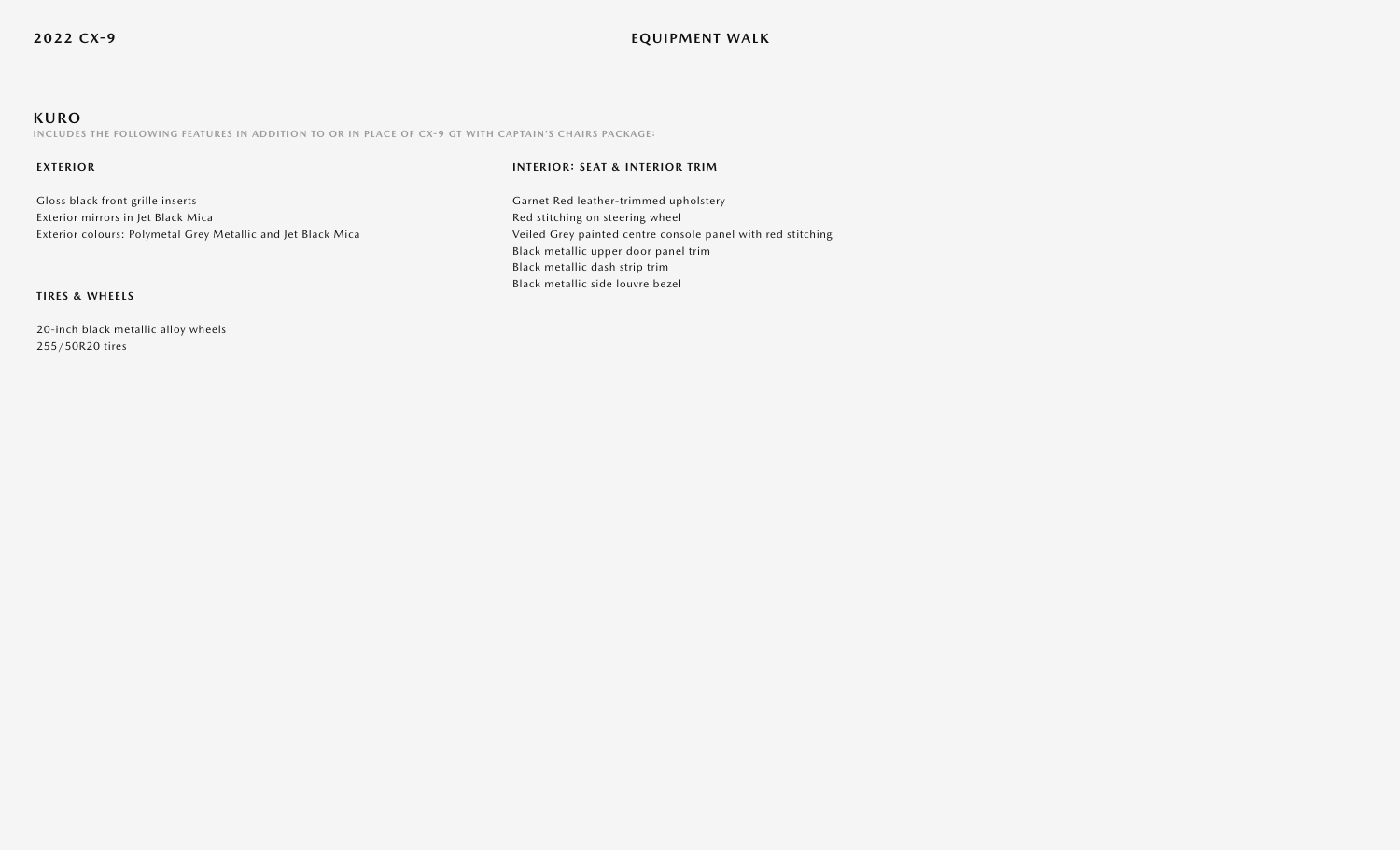# **SIGNATURE**

**INCLUDES THE FOLLOWING FEATURES IN ADDITION TO OR IN PLACE OF CX-9 GT WITH CAPTAIN'S CHAIRS PACKAGE:**

#### **EXTERIOR**

#### **INTERIOR: COMFORT & CONVENIENCE**

Titanium grey metallic-finish front grille inserts Signature grille illumination Upgraded dual chrome exhaust tailpipe finishers Signature badge on liftgate

Frameless auto-dimming rearview mirror Homelink® wireless control system

### **INTERIOR: SEAT & INTERIOR TRIM**

Nappa leather-trimmed upholstery Quilting and piping details on seats Premium cross-stitching detail on steering wheel Santos Rosewood-trimmed centre console panel Santos Rosewood-trimmed door switch panel Second row Captain's chairs\* with premium centre console armrest with storage compartment 6-seat capacity

# **TIRES & WHEELS**

20-inch light grey, high-lustre alloy wheels 255/50R20 tires

\*Deletes one-touch switch for power third-row ingress/egress